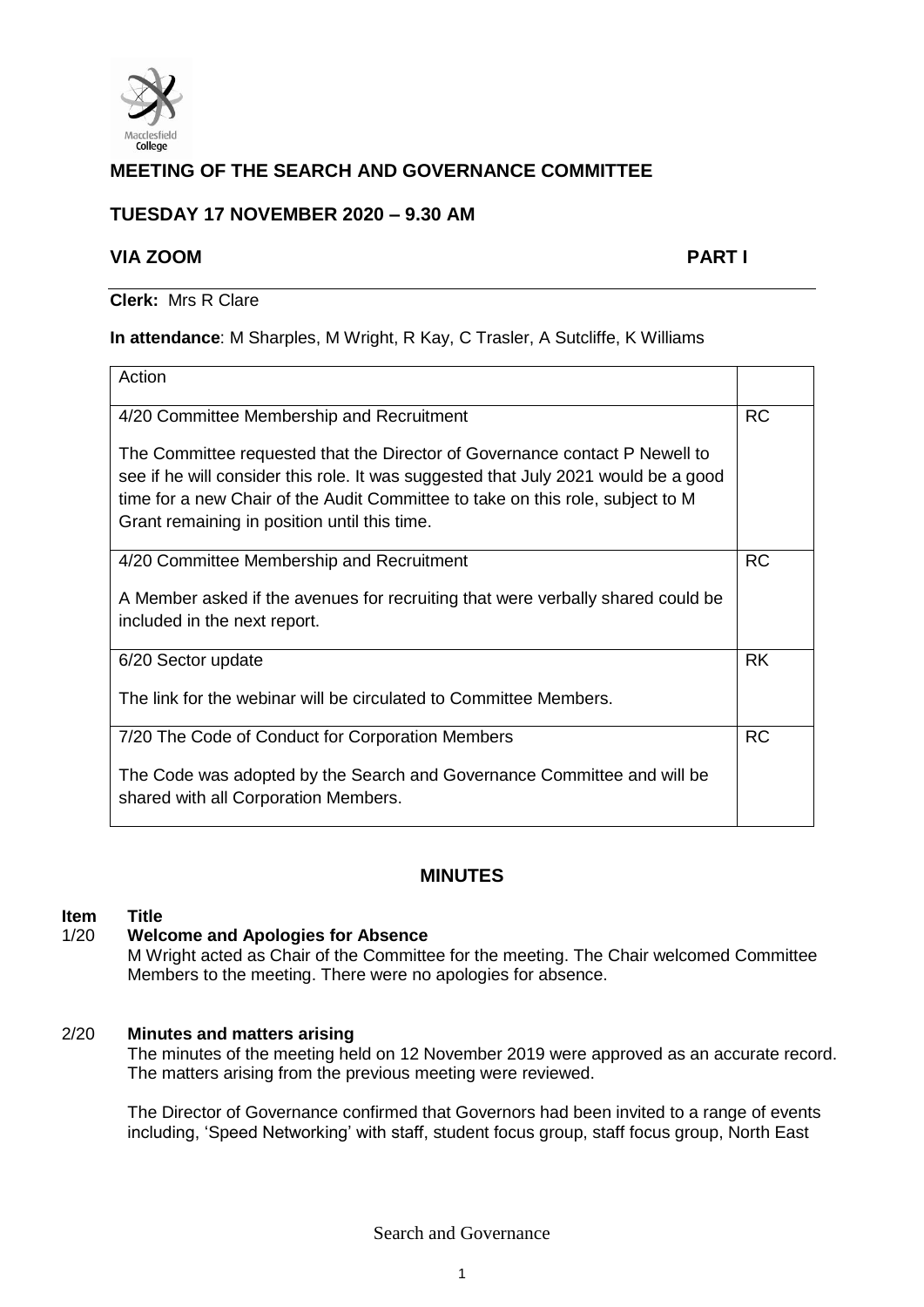Cheshire Business Awards, Chairs Leadership Programme, National Citizens Service Graduation, Dragons Den and Open Evening.

A curriculum meeting had taken place.

M Wright was appointed as Vice Chair of the Corporation and there was a smooth hand over.

## 3/20 **Annual Governance Report – Position Statement**

The Director of Governance presented the Annual Governance Report and Position Statement including Governance KPIs and action plan.

The Director of Governance explained that there was a detailed section of the report relating to Covid-19 and how the Board operated its Governance arrangements during this time. The College had followed all national, AoC and NGA advice. The Director of Governance shared how the College had operated during this time at her AoC network meeting and shared practices with other colleges. The Director of Governance reported that the attendance KPI was high at 83% but slightly lower than 86% in the previous year. This was mainly due to lower attendance from student governors during the latter part of the academic year. Two new student governors will be appointed at the December Corporation meeting.

## **Q: Will the two student governors attend the meeting in person?**

One of the student governors confirmed that they would like to attend in person. The other student governor was yet to confirm, but lives out of area so may join the meeting via Zoom.

The Director of Governance confirmed that the governor participation KPI for training and events was high at 357 hours against a target of 125 hours. This was due to a number of factors including the Chairs engagement with the DfE Chairs Leadership course and also a number of governors participating in ETF Governor training. Both the staff and student governors had engaged with AoC training. The attendance was also high at the North West Manchester Conference. The Director of Governance continued to attend training throughout the year including the Governor Professionals event and Governance Conference. The Director of Governance is also an NGA Member and utilises their training events.

The Director of Governance referred to the section relating to the EIF evidence that supports the Leadership and Management SAR. The Director of Governance explained that the Governance element underpins the leadership section. The overall Leadership and Management SAR will be reviewed by M Sharples and M Wright and will be reviewed by the Corporation at the meeting on 8 December 2020.

The Committee reviewed the Governance action plan. The Director of Governance explained that she had removed the completed action relating to the work with the FE Commissioner as intervention was now closed. An action relating to subcontracting was also removed as this was completed and no longer relevant as the College was no longer subcontracting. The action relating to powerful questioning was highlighted white as this was an ongoing action that should always continue.

#### **Q: The action plan has key strategic points for governors, will they be impacted or need to be changed due to Covid–19?**

The Principal confirmed that the key strategic aims for governance remain the same but there is further emphasis on the financial adjustments of the business and scope for curriculum planning.

#### 4/20 **Committee Membership and Recruitment**

The Committee received an update on Committee Membership and Recruitment.

The Director of Governance had contacted D Owen as he had missed a number of Audit Committee meetings. D Owen confirmed that as his profession is aviation, this had been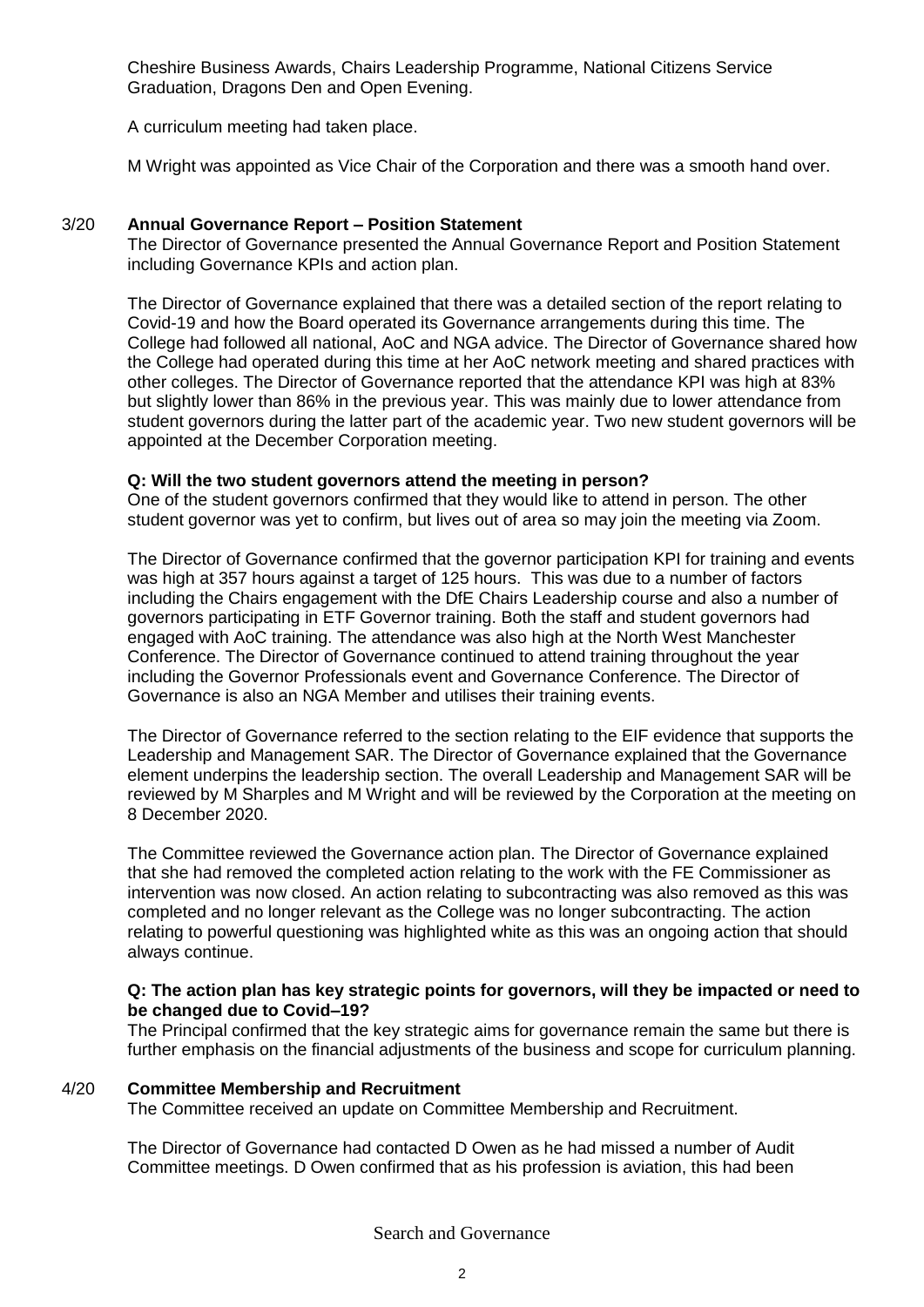impacted massively by Covid-19 and he was no longer in a position to carry out his role as a Governor. The Director of Governance approached N Schofield who had previous experience of Risk Management in his role as CEO and he has agreed to join the Audit Committee.

M Grant previously informed M Sharples that she will be moving out of the area but will see out her term of office. M Grant was currently not eligible for reappointment after this time as she had already served two terms of office (8 years). The Committee discussed the Chair of the Audit Committee role. The Director of Governance stated that P Newell would be an excellent replacement for this role. **The Committee requested that the Director of Governance contact P Newell to see if he will consider this role. It was suggested that July 2021 would be a good time for a new Chair of the Audit Committee to take on this role, subject to M Grant remaining in position until this time.**

The Director of Governance confirmed that both A Sutcliffe and K Williams term of office was due to expire in September and October 2022. Both Members were not eligible for reappointment due to already serving two terms of office (8 years). Both Members confirmed that they were not looking to retire from their role before this time. C Trasler will be eligible for reappointment as she has recently taken on the lead Governor Safeguarding role. The Director of Governance explained that looking ahead to the next two academic years, there was an opportunity to recruit potentially two new governors. A CV for a potential governor was provided in advance of the meeting. G Lagan has extensive FE and education experience and would be a great asset with her up to date knowledge as she had only recently retired. The second potential governor was Y Saxon who was a HR Operations Director for Vista. Y Saxon was currently reviewing the opportunity and the Director of Governance will look to share further information with Committee members. Derby University has also been contacted directly to provide a HE Governor to replace the governors that will be leaving in 2022. Derby University confirmed that they will be able to support the College with a governor from the University.

#### **Q: Will the College be able to recruit more locally, possible recruitment in the local newspaper?**

The Director of Governance explained that more recently the College had moved to using Inspiring Governance, AoC, SGOSS, social media campaigns, LinkedIn campaigns, local board membership, contacts and using the College website. The College was no longer using newspapers, even for its own marketing. The Director of Governance confirmed that the College had successfully recruited Members both locally and further afield in recent times. Local governors included N Mannion, E Kennedy, M Bansal, M Bowers and G Lagan. J Walters and P Newell were further afield but their attendance had been strong and their skills and mind set were extremely beneficial. Both Members contributed enormously to the Corporation and had been a part of the work with the FE Commissioner and Ofsted. The Chair of the Corporation confirmed that the Corporation was lucky, in that it was not in a position where there were vacancies and recruitment had always been successful. **A Member asked if the avenues for recruiting that were verbally shared could be included in the next report.**

The Committee agreed to the appointment of G Lagan who will be invited to join the Corporation meeting in January 2021. The Committee discussed the importance of early recruitment whilst meetings were held via Zoom as it could potentially take a longer time to understand the working practices of the Corporation remotely.

The Director of Governance explained that J Walters and P Newell will both be eligible for reappointment for a further term.

#### 5/20 **Terms of reference**

The Director of Governance shared the Terms of Reference for the Search and Governance Committee in advance of the meeting. There were no recommended changes at this time. The Terms of Reference will be recommended to the Corporation for approval.